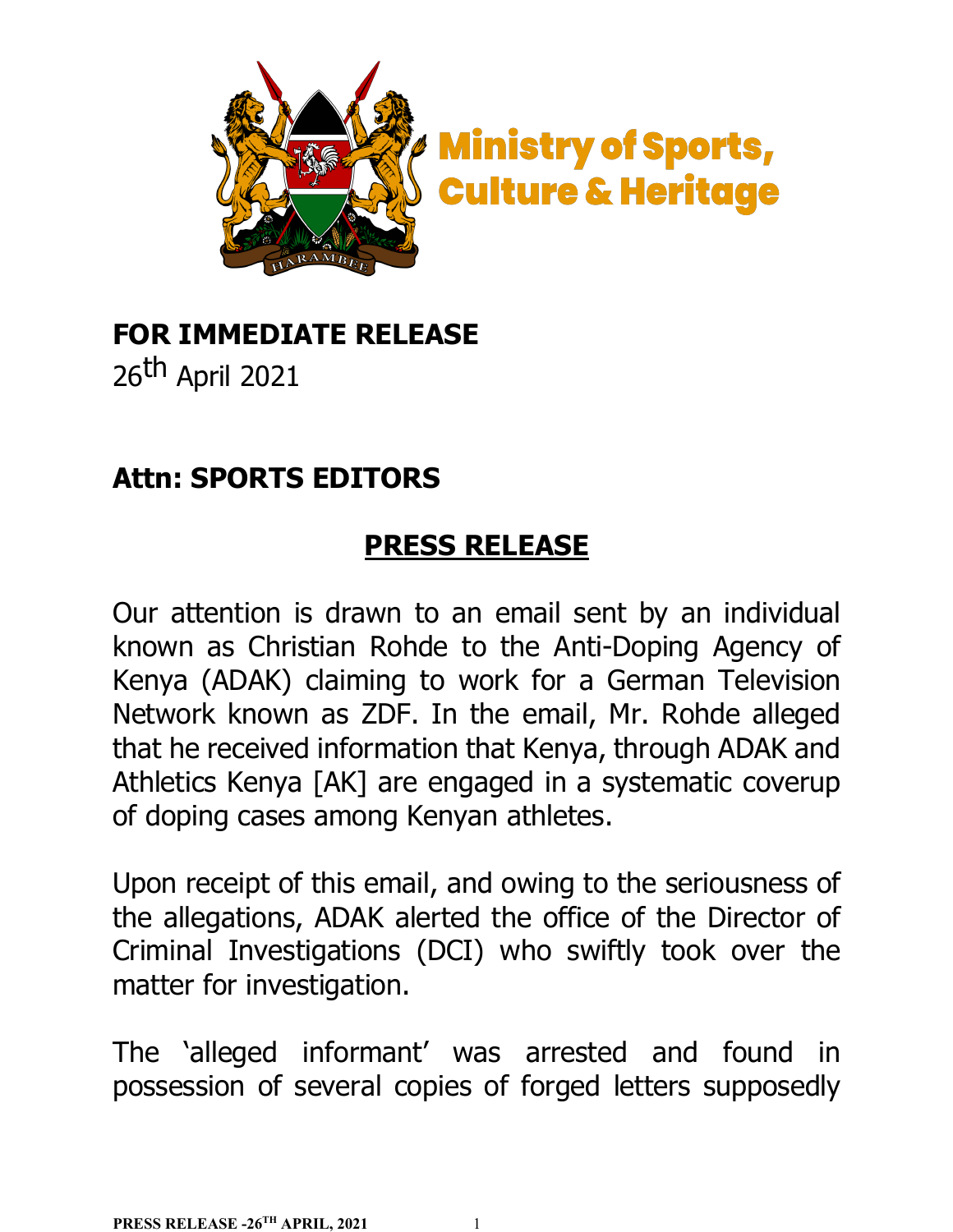

sent from ADAK and Athletics Kenya (AK). He was also found in possession of three laptops and several mobile phones which have been confiscated for analysis. This individual was charged with twelve counts of forgery and arraigned before a Court of Law this morning for plea taking. The Criminal Justice System is now seized of this matter and we will therefore not further delve into the details.

Nevertheless, we wish to state that the Ministry has noted with great concern that whenever Kenya is about to participate in a major International Sporting event, unscrupulous characters embark on a mission to disparage Kenya's decades of well-deserved sporting repertoire and our leadership in the global anti-doping efforts. Kenya has served on the WADA Foundation Board and collaborated with WADA to align our laws to international standards, anti-doping education, comparative anti-doping efficiency systems, athlete education, technological advancement for results management and many other core areas necessary to build an effective anti-doping ecosystem. Kenya was the second country in Africa to enact the anti-doping law.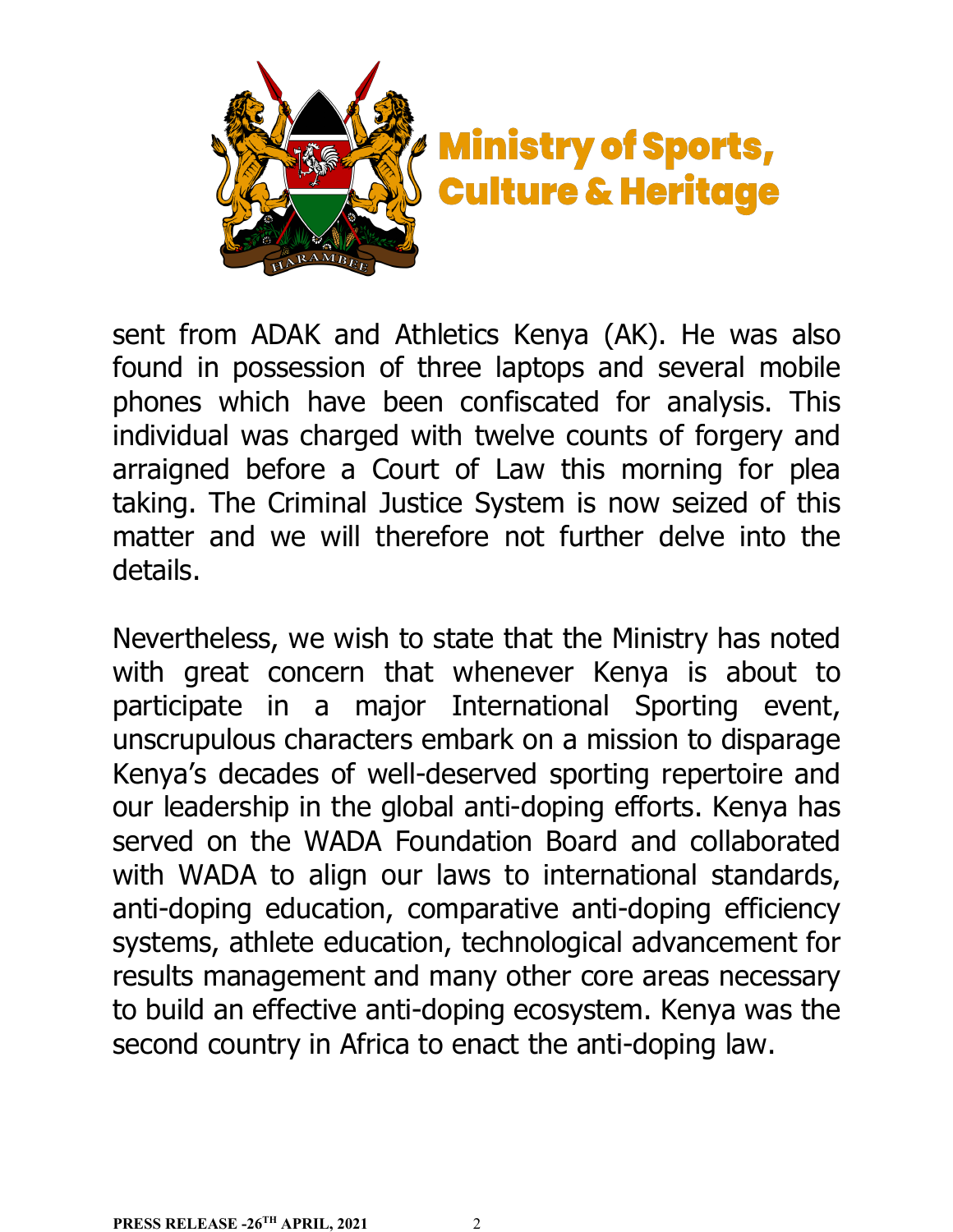

Kenya has also earned global recognition as a competitive athletic country with undisputed command in long-distance running with steady expansion into field disciplines such as Rugby, Volleyball and Basketball. Similarly, Kenya has hosted some of the most successful international events including the World Athletics Cross Country Championship in 2007, World Athletics Under-18 Championship, 2017, the World Athletics Continental Tour, 2020 and the African Rally Championship-Equator Rally Kenya, 2021.

Kenya is set to host the World Athletics Under-20 Championship, Nairobi 2021, the World Athletics Continental Tour 2021 and FIA/WRC Safari Rally Kenya. We have also submitted an active bid to host the World Athletics Championship, 2025.

A lot of resources have been devoted to sports and to building solid sports governance processes with the **ATHLETE** at the **CENTRE** of our determination to excel.

More importantly, Kenya has welcomed the world to witness and interact with athletes in the form of sports exchange programs, sports tourism, education and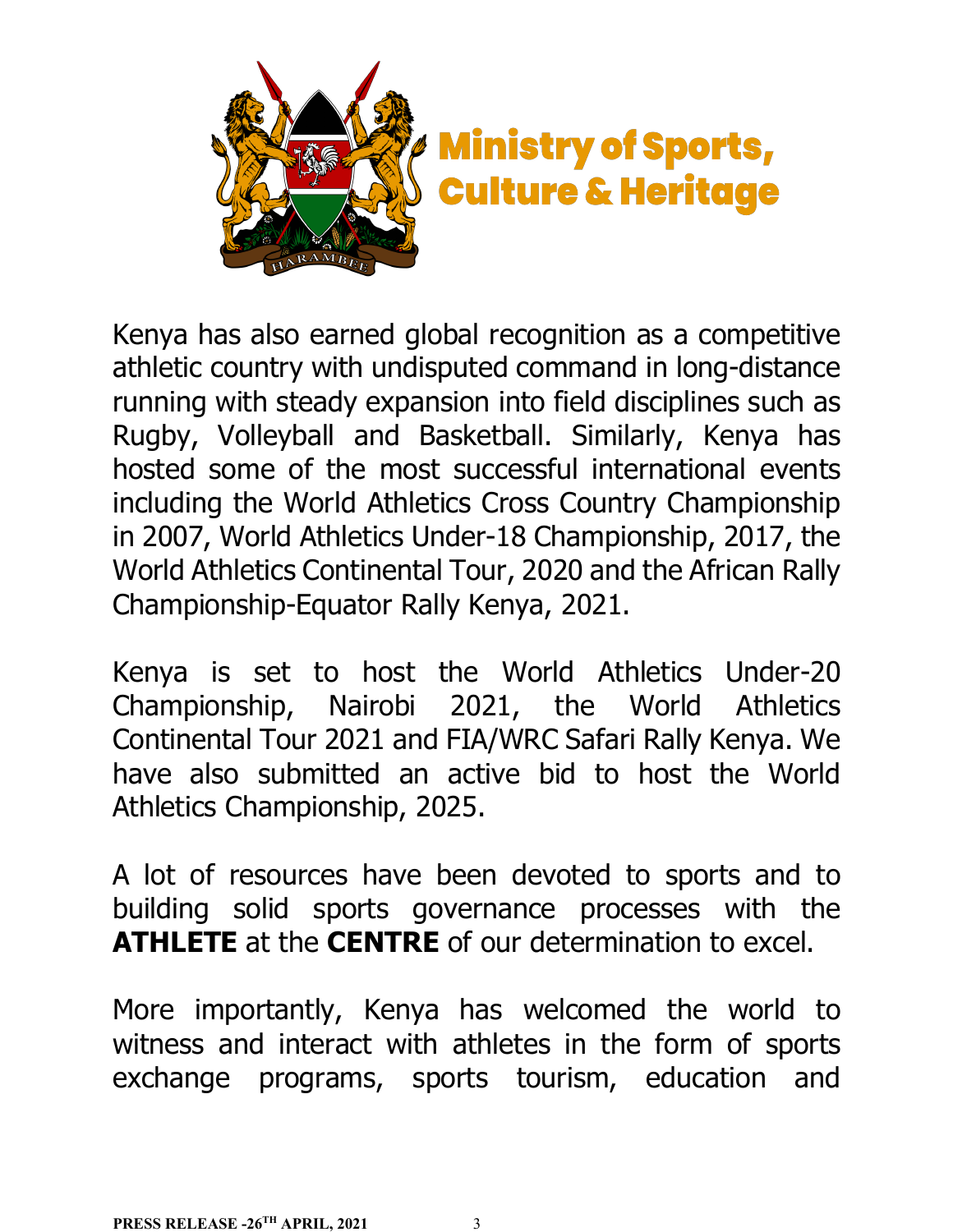

professional sports management. We have always been open, friendly, warm and welcoming to all our visitors including journalists.

It is unfortunate that this generosity and openness has in rare, but extremely damaging circumstances such as the present case, been abused to the detriment of our national image and the impeccable global reputation of our hardworking athletes. It is particularly disheartening to note that while our local journalists accord international athletes competing in our country and externally full support and respect, certain international journalists have made this 'doping' crusade a personal mission and progressed journalistic material in the form of documentaries, digital and print press based on false information aimed at destabilizing the fabric of our national sporting heritage. Thankfully, this crusade is limited to a small number of journalists from Germany and more recently Denmark and Norway.

Sports is a core part of Kenya's national identity and any threat to our patriotic pride as a nation can only be termed and treated as a threat to our national security.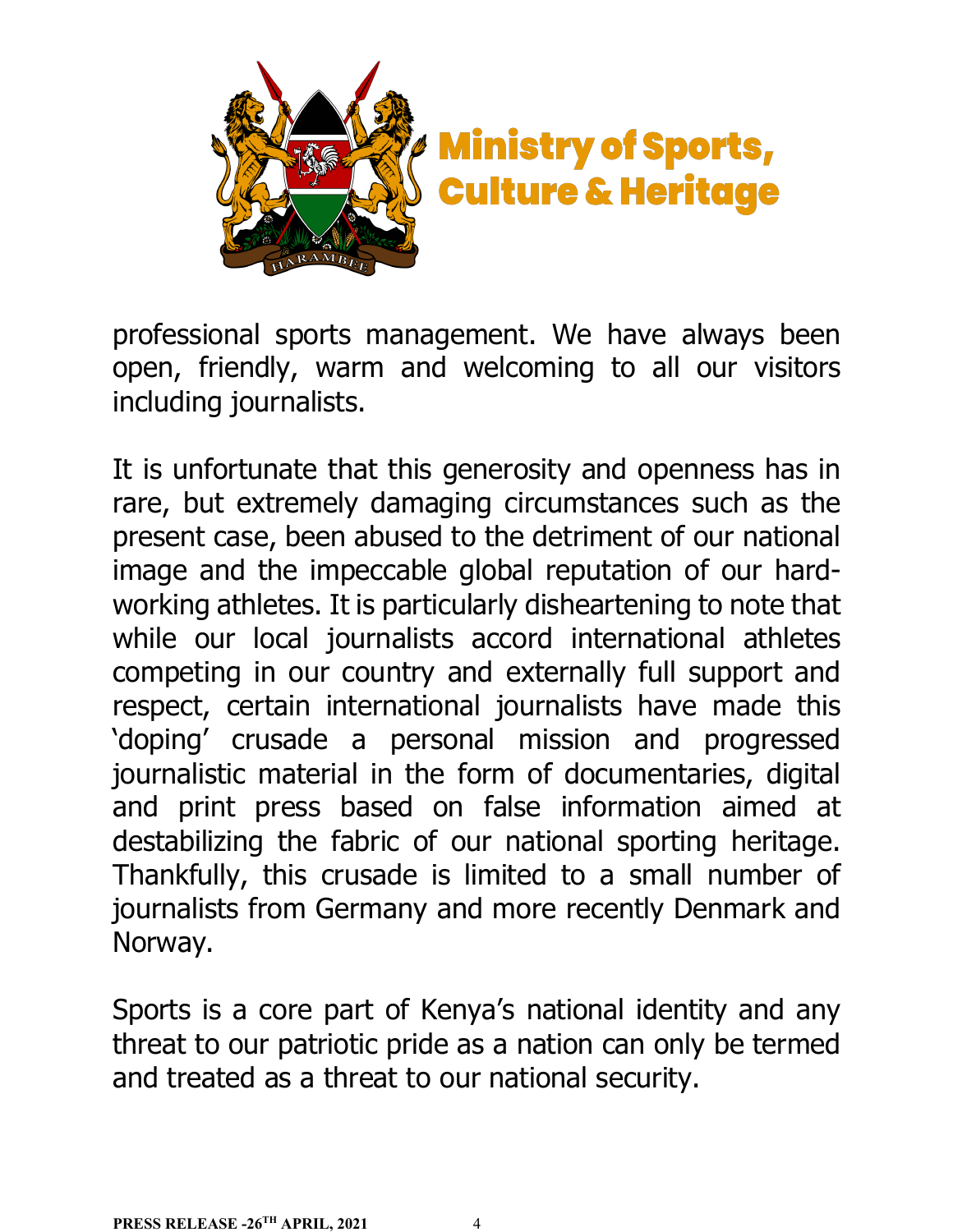

Regrettably, these isolated foreign journalists collude with a few unpatriotic and corrupt Kenyans to compile this false information on their behalf in an attempt to false authenticity. We have carefully evaluated their patterns and note that these falsehoods are peddled against Kenya's most celebrated and admired athletes. We can only presume that this strategy is meant to demoralize our athletes and distract them from focused training.

We can trace this trend to the eve of the 2012 London Summer Olympic Games, 2016 Rio Olympic Games, the 2017 IAAF World Championships in London, 2019 World Athletic Championships in Doha and most recently, an ongoing attempt to tarnish our respected national standing as we prepare teams for the Tokyo 2020 Olympic and Paralympic Games.

These allegations are baseless, careless, reckless and attack the credibility of an entire country and our hard working, globally renowned athletes who have worked tirelessly to earn their place on the international hall of fame.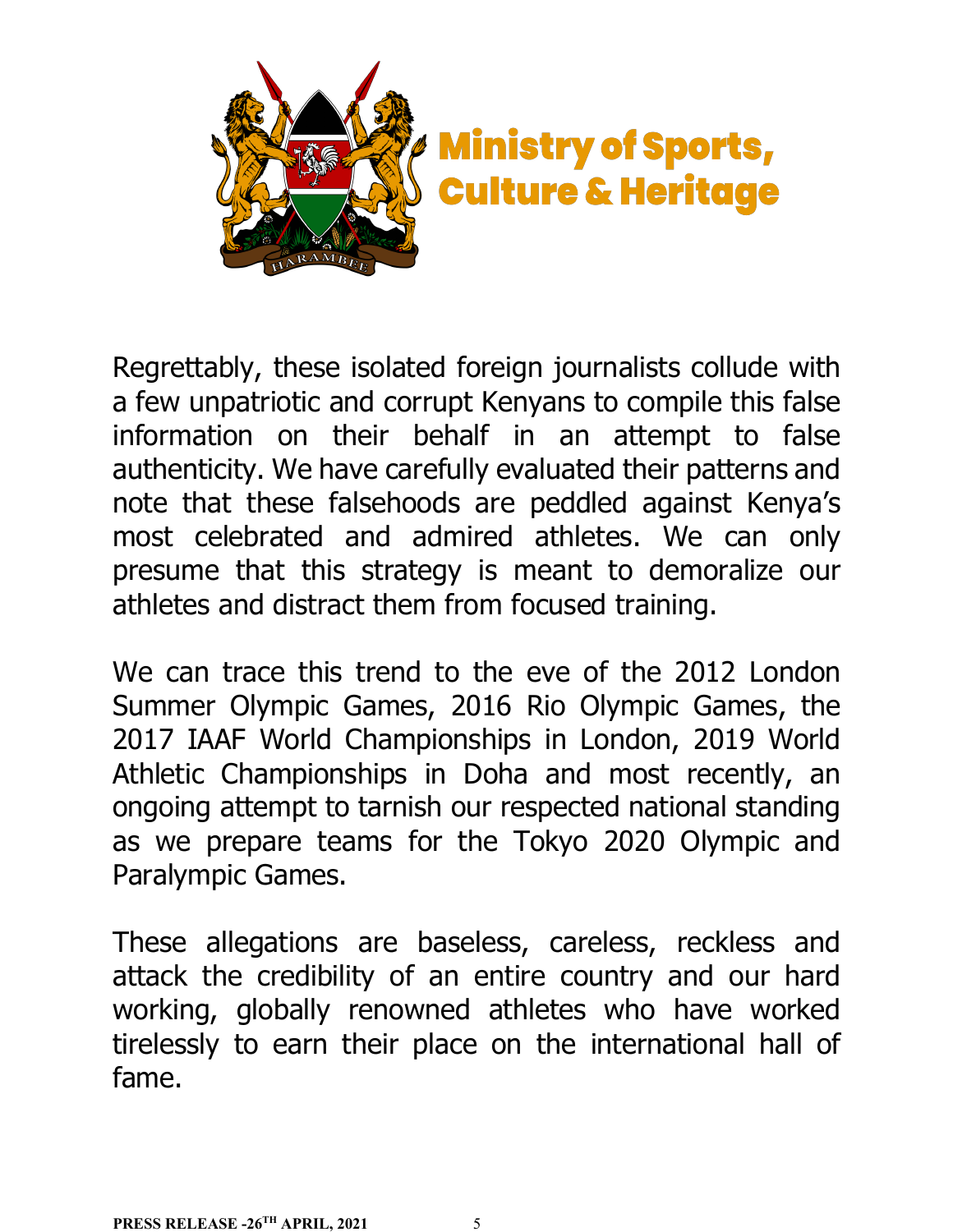

It is common knowledge that any athlete found culpable of doping globally in any country is sanctioned in accordance with international anti-doping regulations. This has been the case since doping was recognized as a crime at the beginning of the previous century.

The athlete is the center of Government policy on sports. Accordingly, the Ministry has put in place a myriad of measures to protect and support the athlete as well as secure the integrity of sports in Kenya. The measures include the following:

1. The National Assembly passed the Anti-Doping Agency of Kenya Act. No. 5 of 2016 to provide for the implementation of the United Nations Educational, Scientific and Cultural Organization (UNESCO) Convention Against Doping in Sport; the regulation of sporting activities free from the use of prohibited substances and methods in order to protect the health of athletes; the establishment and management of the Anti-Doping Agency and to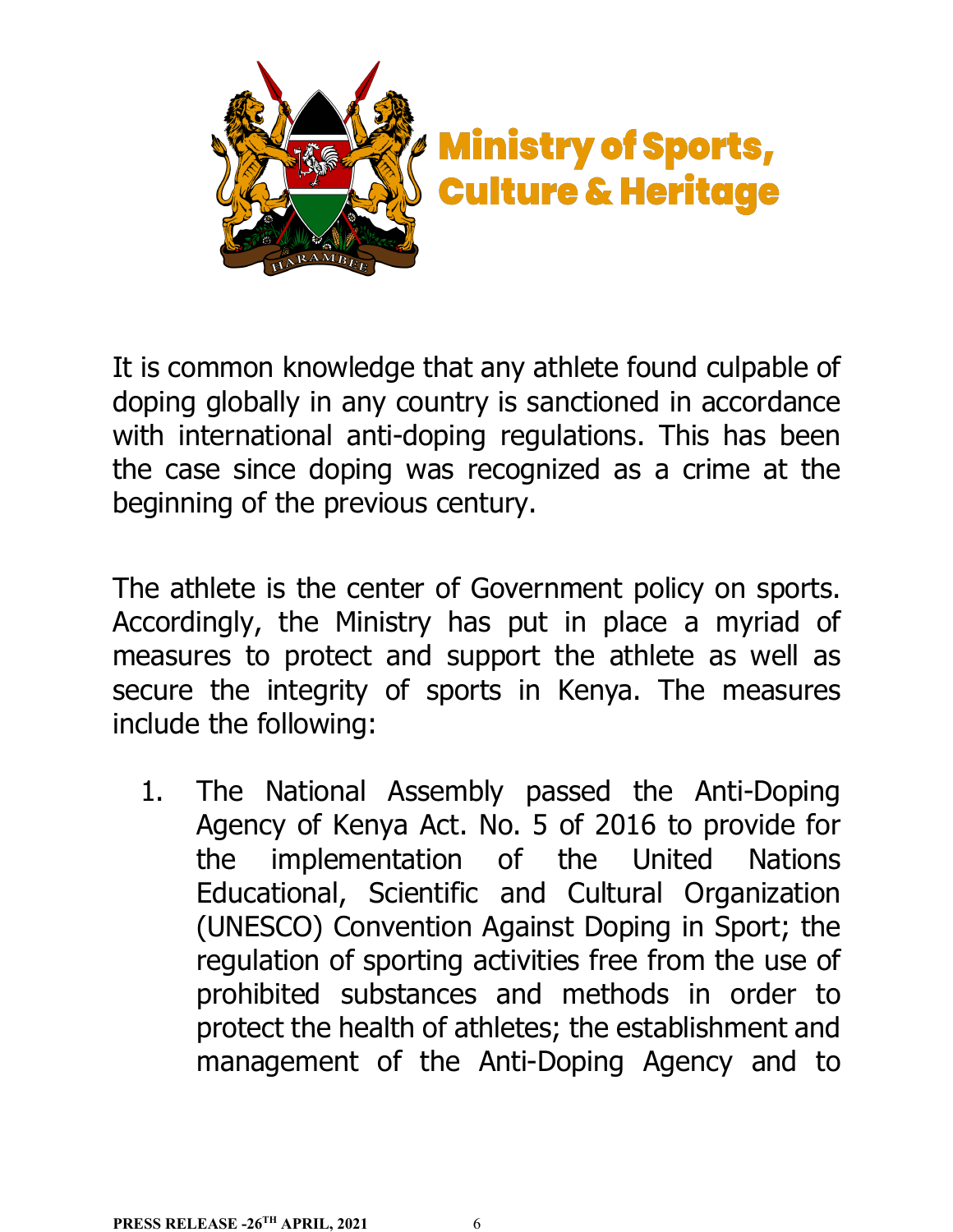

provide for the Agency's powers, functions and management and for connected purposes.

- 2. Consequently, ADAK was established in 2016 to undertake all Anti-Doping Activities in the country.
- 3. In 2018, ADAK established the Intelligence and Investigation Unit in accordance with the international standard for testing and investigations;
- 4. In 2020, ADAK established an e-learning portal to reach out to all our stakeholders. This is the only one of its kind in Africa to date;
- 5. Over 80,000 athletes have been educated on Anti-Doping matters and more than 4,200 samples collected from athletes for analysis at WADA accredited laboratories in Doha, Qatar and in Bloemfontein, South Africa.
- 6. To align our laws to the new World Anti-doping Code (2021) and newly introduced international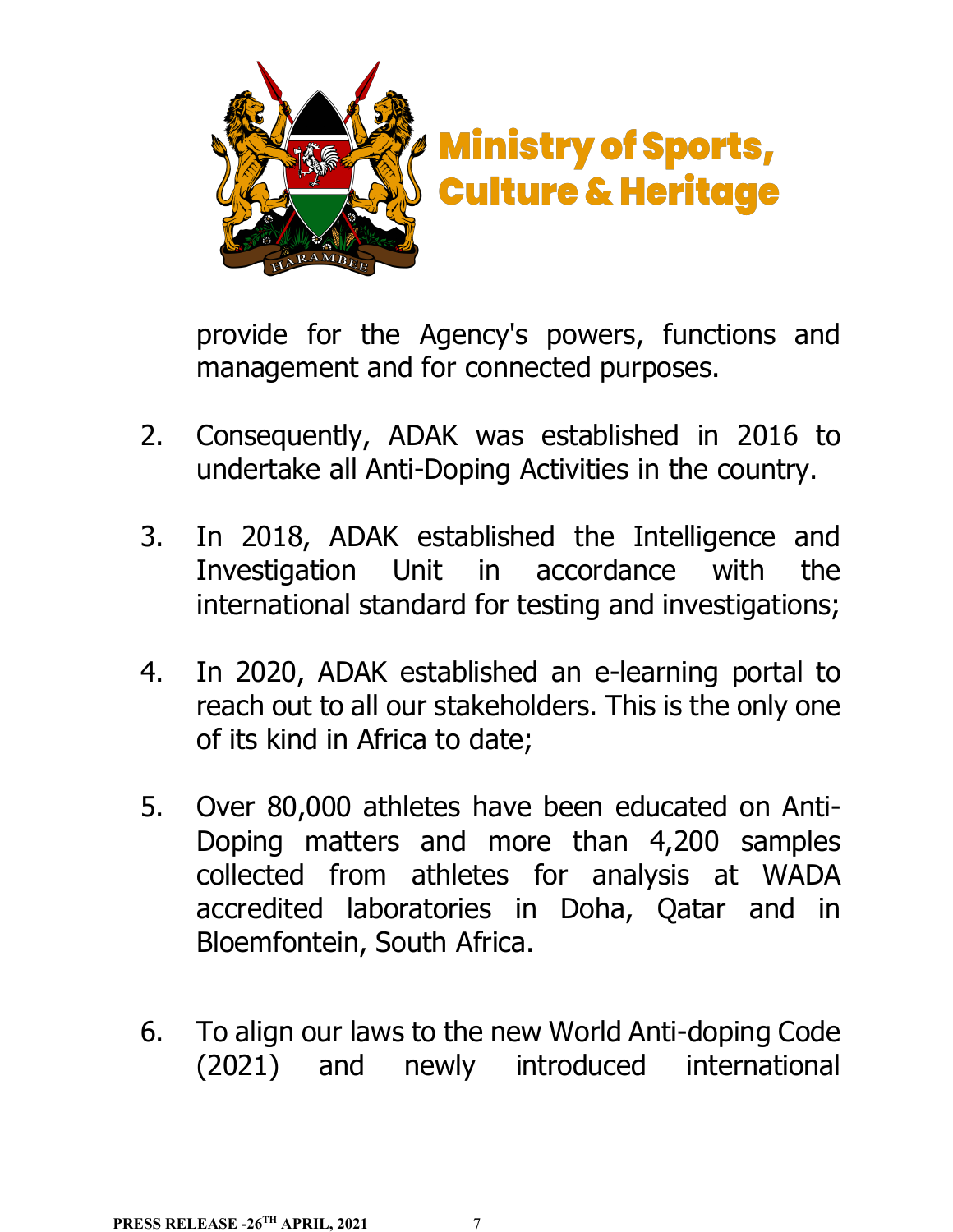

standards, H.E the President signed into law the Anti-doping Amendment Act (2020);

- 7. Elaborate, water-tight systems have been put in place to protect the integrity of the Anti-Doping program which is managed in strict adherence to the World Anti-Doping Code, its related International Standards, the Anti-Doping Act and the Anti-Doping Rules. Those relating to testing are described below:
	- a) Any collected samples are transported to a WADA accredited Laboratory for analysis. The Lab does not receive names of athletes. The only information accompanying the sample is a sample code.
	- b) Upon analysis, the findings are posted on a web-based portal known as the Anti-Doping Administration and Management System [ADAMS]. ADAK and the respective International Federation(s), have a "READ ONLY" access to this system.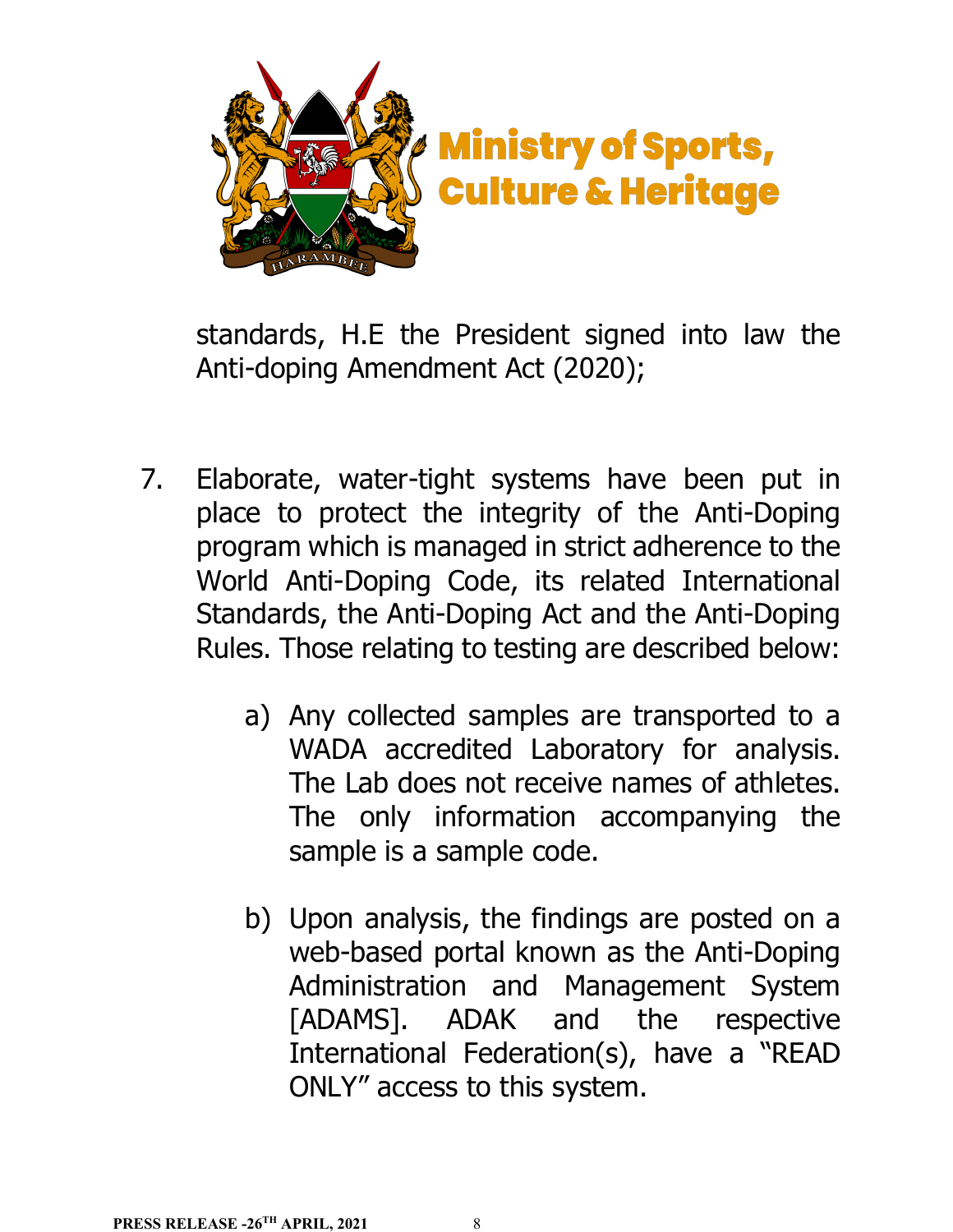

- c) Once the results are posted in ADAMS, ADAK takes over and prosecutes any positive cases with regular updates to WADA on the progress of each case.
- d) This system cannot be tampered with or altered by any person or entity.

Kenya is committed to the fight against doping and has put in place all necessary structures and systems to support the realization of this commitment.

We remain steadfast in our efforts to ensure that the agenda of anti-doping and clean sport is achieved in our country and across the world. We further pledge to continue in our determination to bring to book all those involved in tarnishing the good name of our athletes and country.